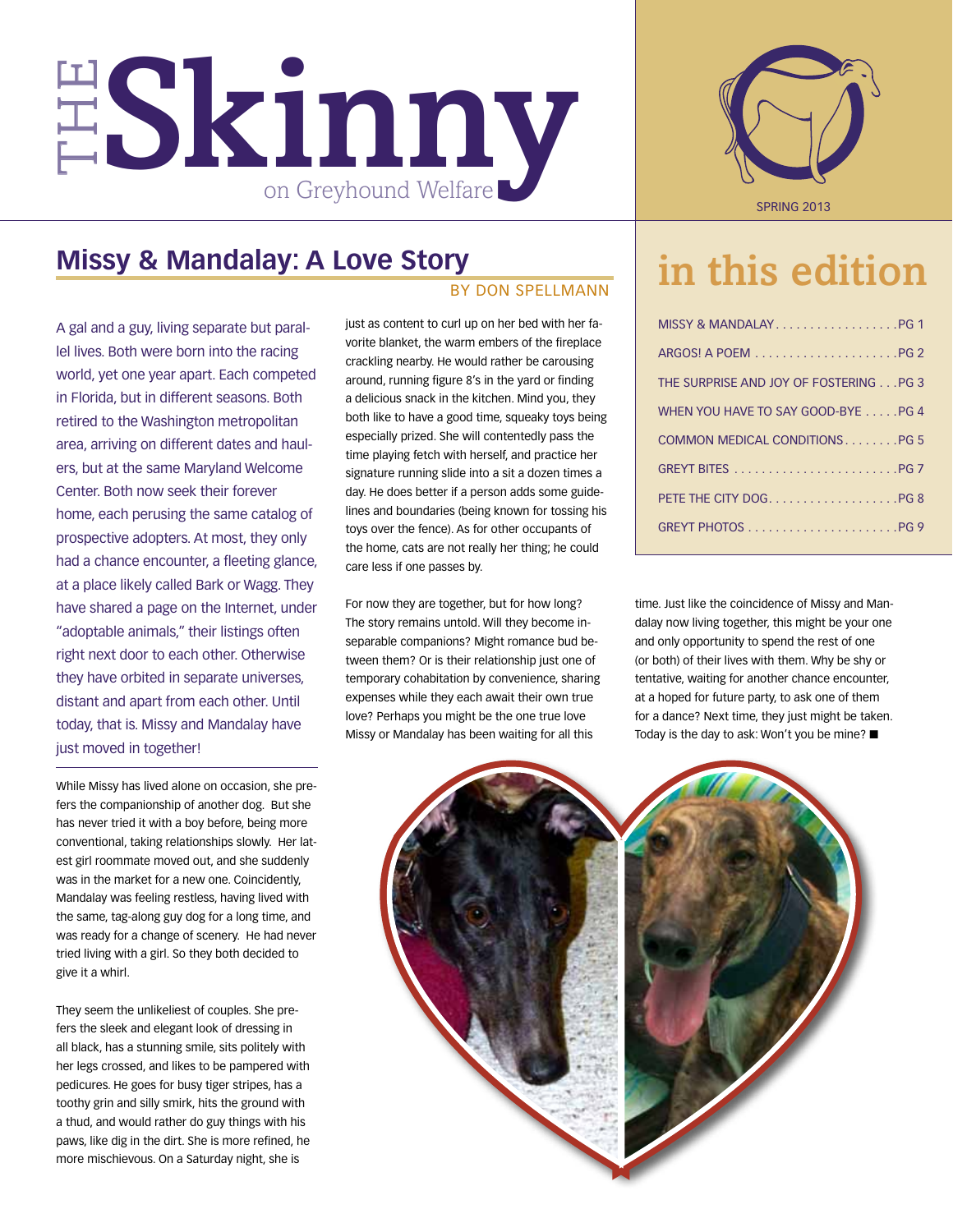

### **Argos!**

Noble Argos, elegant boy, your name whispers ancient wanderings.

Gentle Argos, faithful friend, epic tales echo your mythical roots.

With heroic courage you face new adventures, trusting and brave.

Greeting all you meet with a twirling tail and a regal grin - a magic wake you weave.

> Loving Argos, your long journey led you home to me.

### By Christine Payack, February, 2013 (I adopted my dear Argos on November 29, 2012)



### **Greyhound Welfare Board of Directors**

Don Spellmann **CHAIR** 

Eliza Selan **SECRETARY** 

Rikki Tate **TREASURER** 

### **Officers/Coordinators**

Don Spellmann **PRESIDENT** 

Eliza Selan vice president

Rikki Tate Adoption Coordinator

Jenny Glenn Event Coordinator

Nichole Zurgable Screening Coordinator

Cynthia Wilber Training Team Coordinator

Cynthia Wilber Follow-up Coordinator

Beverly Larison Medical Coordinator

Nichole Zurgable Volunteer Coordinator

P.J. Anderer haul Coordinator

Liga Michailovs foster home Coordinator

*The Skinny on Greyhound Welfare* is a publication of Greyhound Welfare.

**Greyhound Welfare** is a greyhound rescue and placement group serving the metropolitan Washington D.C area (Maryland, Virginia and DC). Greyhound Welfare is a 100% foster home group, which means that all our greyhounds live in real homes until they are placed. This helps us teach the dogs about their new world, and learn more about the individual dogs. Knowing our dogs well helps us greatly with our placement success.

#### **Newsletter Staff**

Katrina McRainey, MANAGING EDITOR

Paige Davis, GRAPHIC DESIGNER

Additional contributions by GW adopters and friends.

*To submit story and photo ideas, please send an email to newsletter@greyhoundwelfare.org*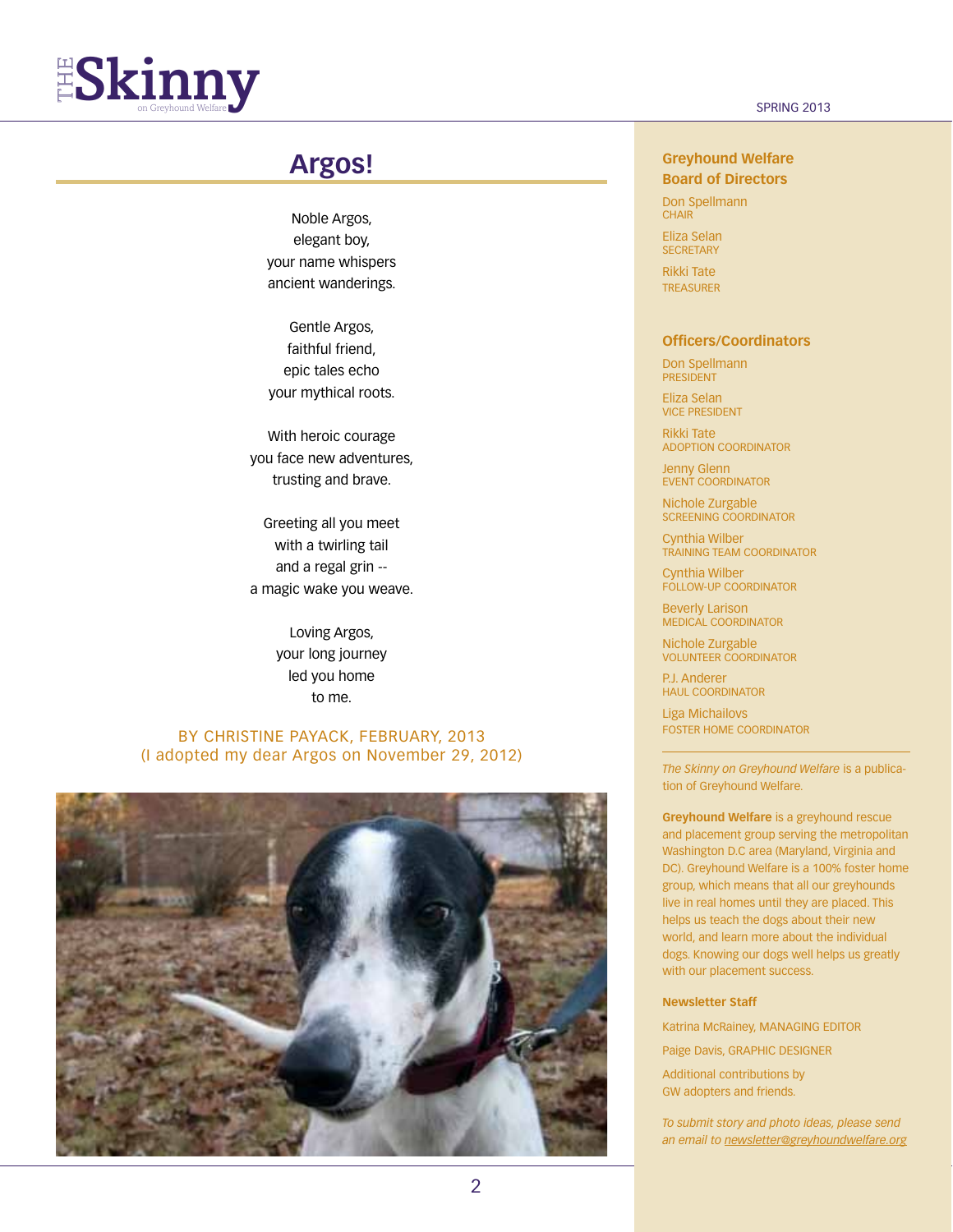## $FS$  $$

## **The Surprise and Joy of Fostering**

### By sandY hecker

What can be better than seeing a happy greyhound face every morning? Seeing a DIFFERENT greyhound face every 6 weeks or so: some happy, some shy, some exuberant, some big, some small... because you're a GW foster!

After my second greyhound died, I was left with 7 years of understanding and fanatical devotion to greyhounds (despite, since childhood having many different breeds). I decided to put my experience and devotion to good use and become a foster parent: my schedule was up in the air, I was experienced with unique greyhound behavior (and GW provides a network to find out ANYTHING greyhound you don't know!) and I could help more greyhounds find homes. I would also get to know many more individual greyhounds. From participating in the early morning hauls, where with collar and leash, I waited for my new charge to come flying out of their compartment at the sound of their name, to watching that charge head out with their new family (leaving me feeling both happy and sad), I've enjoyed every minute.

My biggest surprise was the fear and curious reactions individual dogs have to ordinary things on their early walks in my neighborhood – "eek! *I've never seen that!"*. For my first foster, a tiny Chinese Pagoda lawn ornament terrified her until she looked long enough. I approached it saying "look, it's just a lawn ornament," and patted it (confirming to my neighbors I really AM crazy). She finally approached it too, sniffed it… and was fine passing it ever after. For another foster, children en-route to school were frightening - "*SO LOUD!"* After my own greyhounds had walked quietly at my side for years, the new retirees' *"wow! Look at THAT!!"* behavior, darting wildly from side to side on initial walks, was a challenge. I would mutter to myself quietly, hoping I wouldn't trip as I worked to teach each dog to stay at my side instead of lunging at squirrels or cats.

The teaching aspect is the most fun; letting them know that ordinary things they encounter in their new lives are not to be feared, what's acceptable



behavior and what it not. And then there are stairs. I've learned to start stair-training on my carpeted stairs to the basement rather then the wood stairs next to the crate. Several dogs have surprised me by initially panicking midway up or down the wood stairs, and I would have to help them up or down. Then, the very next time, they would bound up with me in pursuit of discovering whether my second floor was dog-safe or not. They see me go up the stairs each night, and I surmise want to see where I go. I've also learned *not to laugh* at greyhounds attempting to learn stairs. They WILL become hurt and offended; my first foster looked at me with such an extreme expression of hurt at my laughing, I immediately apologized to her.

I love seeing the range of personalities I've encountered so far, from the tiny shy female – "*no, I* don't *want to go outside, can we please go right back home?!"* to a huge exuberant female – "*can we go hunting again? Please,* please!!" She was part of an adventure that despite the odds, did actually end well; I didn't lose the dog or get hurt, but she did pull me down the sidewalk on my stomach…. Now I know to anticipate and prevent the – *"I'm going to* launch *at that (whatever)!"* posture. My current girl may be the world's most friendly greyhound—she greets *every single person* we encounter on walks as if that person is her long-lost family member. She spots them from miles away, eagerly awaits

Bath time! (photo courtesy of Sandy Hecker)

their approach, and then hates to leave them, particularly if they're elementary school age children. Through her, I've advised dozens of people about greyhounds, and GW.

Once "adopter to dog" matches are made and we have read all their paperwork, we host the prospective adopters, answer questions, and assess whether it's a good fit. My last two placements could not have been better matches…while it's sad to see the dogs disappear into their new homes, later reports of "this is the *best* dog we've ever had!" and "She is *perfect* for our family and adjusting so well!" (with photos!) makes it all worthwhile.

If you're thinking about fostering, *come join us*! GW is encouraging new and former fosters to get involved. We're updating some of the things that have been puzzling to newbies, "foster documents," and building a group of GW foster friends who share information and hilarious stories about their charges. We often meet up at open houses.

Right now, we have more approved adopters than dogs; the more fosters we have, the more dogs we can take in!

**If you have questions, e-mail or call me: sandy@hecker-associates.com; cell: (202) 297-** 7708; home: (703) 524-1927. ■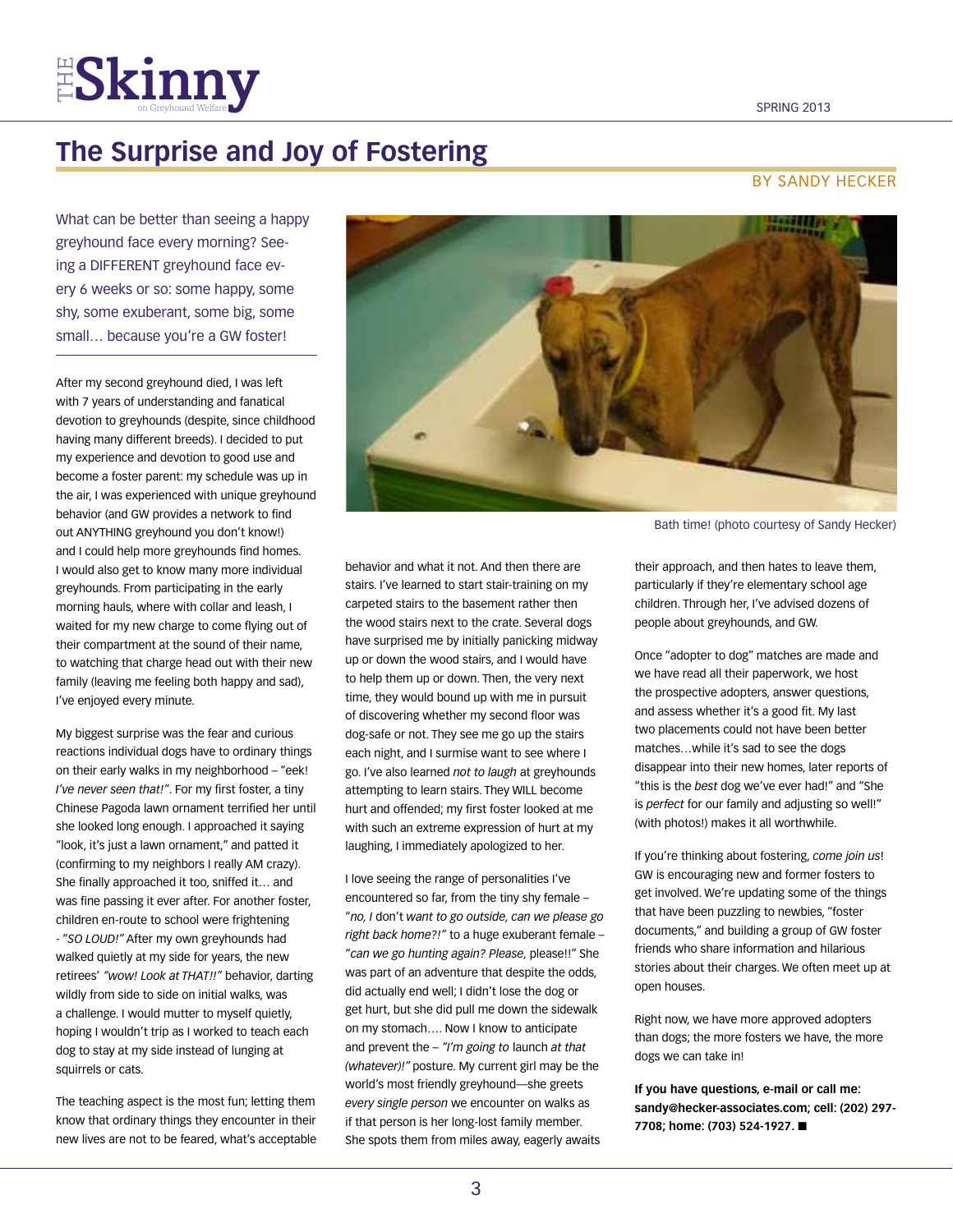

## **When you have to say good-bye**

In the past year, we've seen a number of our beloved greys pass on. Whether it's old age or a sudden illness, saying good-bye can be among the most challenging experiences we as pet owners go through. Unfortunately, our grief and reactions to losing a pet are often met with variable, sometimes dubious responses from others. A constellation of reactions from well-meaning friends and relatives can sometimes leave us feeling alone, trivialized or confused. There's no map to help you navigate through the grieving process, but sometimes just knowing there are others out there going through the same thing is enough to make it bearable.

**IS THIS NORMAL?** This past Fall, I had to say good-bye to my dear kitty Molly. She was only 10 years old, but had contracted an extremely aggressive form of cancer called squamous cell carcinoma. Within a matter of 2 weeks, she completely deteriorated; she couldn't eat, she had lost a lot of weight, and it was clear she was suffering. I had to put her down in August, and while I knew it was the right decision, I was still completely overwhelmed with the feeling that I had let her down.

The weeks during and after Molly's illness, my husband and I were both very down. In my case, I think for at least part of the time, I was still in

shock. This couldn't really be happening, could it? Obviously, for me, Molly's illness was completely out of the blue, but regardless of the circumstances of your pet's passing, emotions will most likely be overwhelming, and at some point may leave you wondering if you're going crazy.

Happily, the answer is no. Your loss lands squarely in the realm of losing a family member, and that is a deeply painful experience. This lovely creature has been in your life every single day since their Gotcha Day; in that time, you've most likely invested a great deal of emotional energy in maintaining and improving a positive relationship between you and your grey. Training, walks, vacations, get-togethers, endless pictures... all these little investments add up over the years to one hugely important relationship in your life. Intense feelings of loss are completely normal.

This is sometimes a troubling point; many often wonder about different types of loss. Some ungracious people may even ask you, hey, isn't losing a person *worse?* Shouldn't you be grieving *less* over a pet? Or the classic, *it's just a pet!* This was a question asked of me by an acquaintance that was very upsetting. First, the suggestion is that the grief you're experiencing is somehow less than, inappropriate, or even insulting in some way. Second, there is an inherent effort within that question to rank types of grief. There is no objective way to measure loss; as stated in *When Your Pet Dies,* no kind of death is "definitively the 'worst' for family and friends. You simply cannot 'rank' losses in this objective, overarching way, because each particular death, no matter the cause or circumstances, is colored by



(source: http://petmedicalfresno.com) *Good-bye, continued on page 5*

### By katrina mcrainey

infinite variables." Our relationships with our pets are personal and important in our lives; don't let someone make you feel guilty for hurting.

**EUTHANASIA** If your grey was ill, chances are you had to consider euthanasia. To be sure, this can be an extremely difficult decision to make. Questions about "am I doing the right thing? Is it the right time? What if she's not ready to go? How do I know?" are very common. How can you possibly determine whether your grey is ready to go? And yet that is what you must do. But I can tell you, you made the right choice. How do I know? Because the dedication and love you have for your grey is a given, because regardless of how hard you try or wish, you cannot take sickness away or stop the aging process, and because as hard as it is to say good-bye, it's infinitely harder to see your grey suffer.

Euthanasia adds another spin to grieving. You may find yourself battling with guilt, helplessness, betrayal, and reproach. Sometimes you may even feel a bit of relief. Don't panic! If your grey was sick, chances are you were watching them suffer in some way, perhaps you had tricky medications or other treatments to give multiple times a day. It's exhausting and natural to feel a sense of relief from that crushing responsibility. Too often emotions do not follow what the brain intellectually knows and understands. Sometimes acceptance is the most you can expect of yourself for awhile, and that's ok.

**WHEN DOES IT STOP?** Grief unfortunately does not come with a timeline. Your mourning will last as long as it takes you to accept the loss with a smile for the happy memories. Grief doesn't really seem to go away, not completely, it just changes into something less acute, something you can deal with.

There are steps you can take that may make you feel better. A number of activities can help you digest your emotions. First, you can cry. While not a huge revelation, some find emotional release a difficult thing to do, particularly when others are around. Again, other people in your life may not understand and find your emotions uncomfortable. Other strategies revolve around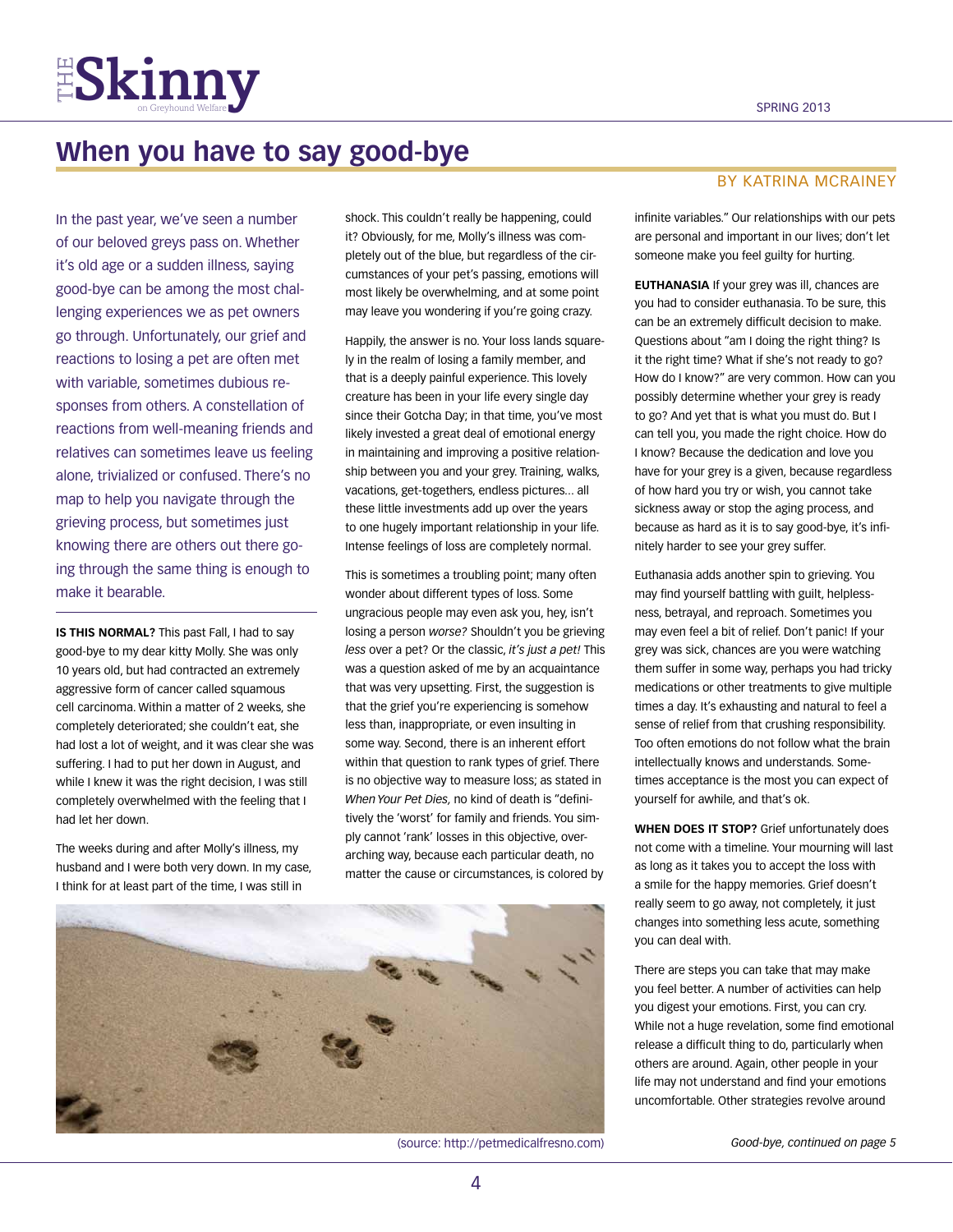## **FSKINNY** SERING 2013

#### *Good-bye, continued from page 4*

habits you already have - if you're a runner, take your sadness out on a run with you, if you write, keep a journal. For me, creating a memory book was very helpful. I collected all the pictures I had of Molly and designed a book around them. I stitched a portrait of her as the cover. Others even have little ceremonies for their pet. The point is, do something that helps you expend the challenging emotions.

#### **WHEN IS IT RIGHT TO BRING IN A NEW FURRY**

**FAMILY MEMBER?** A big question many have is when to introduce a new grey after another has passed. There is no right answer. Some people are out the same week looking to adopt, others need several months. New fuzzy family members can actually help a great deal with grieving; they can be a wonderful source of distraction and affection. If the idea of a new animal causes you to feel completely overwhelmed, though, that's probably not the right step for you. If, however, the only thing stopping you is a sense of loyalty to your passed loved one, consider this; our animals want us to be happy, and if a new pet will help, that is most likely what they would want for you. Listen to yourself.

Mourning is another issue that may not be well understood by others. "That was months ago!" or "Shouldn't you be over it by now?" are both comments that we could probably all do without, but before you kick the speaker in the shins, realize they're speaking from a place of ignorance and you don't have to explain yourself. In my experience, people are uncomfortable with grief and sadness regardless of whether it's their own or someone else's. You are allowed to be sad. Mourning takes as long as it takes, and you gotta do what you gotta do.

### **IS IT POSSIBLE FOR MY GRIEF TO BE TOO**

**MUCH?** As discussed earlier, everyone reacts differently to loss, and sadness, feeling down, relief, reproach, etc. are all normal. Sometimes it's helpful to work through your grief with others. Particularly if you find your grief is paralyzing or you're experiencing loss of interest in things going on around you, it may be helpful to try other strategies to help you cope. Many humane societies offer bereavement programs, and they can be immensely soothing for participants. Volunteering at these organizations can also help, as you can enjoy the companionship of the animals without the commitment of bringing them home.

The more introverted may prefer seeking out a therapist.

It can be difficult to determine whether any of these avenues may be necessary steps for you. If you're concerned, try one out. Any sidebars from others (or yourself) about - this makes me weak, there's something wrong with me, does this make me a weirdo, am I going to be labeled or judged??? - are coming from a place of ignorance or lack of empathy, and you don't need to concern yourself with them.  $\blacksquare$ 



(source: http://zazzle.ca)

## **Common Medical Conditions in Greyhounds**

Many Greyhounds experience common medical conditions. The following indentifies some issues and suggests methods to address the problems. Please do **NOT** substitute any information in this article for a meaningful dialogue with your veterinarian.

**Diarrhea** is one of the most common Greyhound ailments. It can vary from slightly soft feces (the consistency of soft-serve ice cream) to frequent watery output. It can be a symptom of many different medical and behavioral situations, including, but not limited to: worms, food sensitivity, lack of fiber in the diet, ingestion of a foreign object, and stress. If the diarrhea is bloody, watery, frequent, urgent (meaning the

dog can't wait to go out), or is accompanied by vomiting, contact your veterinarian as soon as possible for guidance. Otherwise, diarrhea can often be treated by doing the following:

 Give the dog 2 Metamucil wafers and then withhold solid food for 12 hours. Make certain the dog gets plenty of liquids, adding low-sodium chicken broth or a small amount of milk to the water if necessary as an enticement to drink. Continue the extra fluids for at least a week. The stool with Metamucil should appear within 12-24 hours. It will look odd, and will be gelatinous. If you are looking for things, like bones/foreign bodies, they may show up at this time. After the 12 hours, use a bland diet for 3 days. A bland diet consists of a protein and a carbohydrate. Normally

### By beverly larison

boiled or baked chicken or hamburger is used. If feeding hamburger, drain well and rinse to reduce the grease. White rice is the usual carbohydrate, but pasta, oatmeal, or mashed potatoes can be used. Feed approximately 1.5 cups of protein and 4 cups of carbohydrates per day (divided into 2 – 4 meals). Low sodium chicken or beef broth (approximately ¼ cup per meal) can be added to up the fluid content. A spoonful of canned pumpkin can also be added to each meal. If the diarrhea subsides on the bland diet, transition the dog to Pro-Plan Sensitive Stomach (or another food suggested by your vet) over a 5-6 day period. If the diarrhea continues, stay with the bland diet and discuss further

*Medical Conditions, continued on page 6*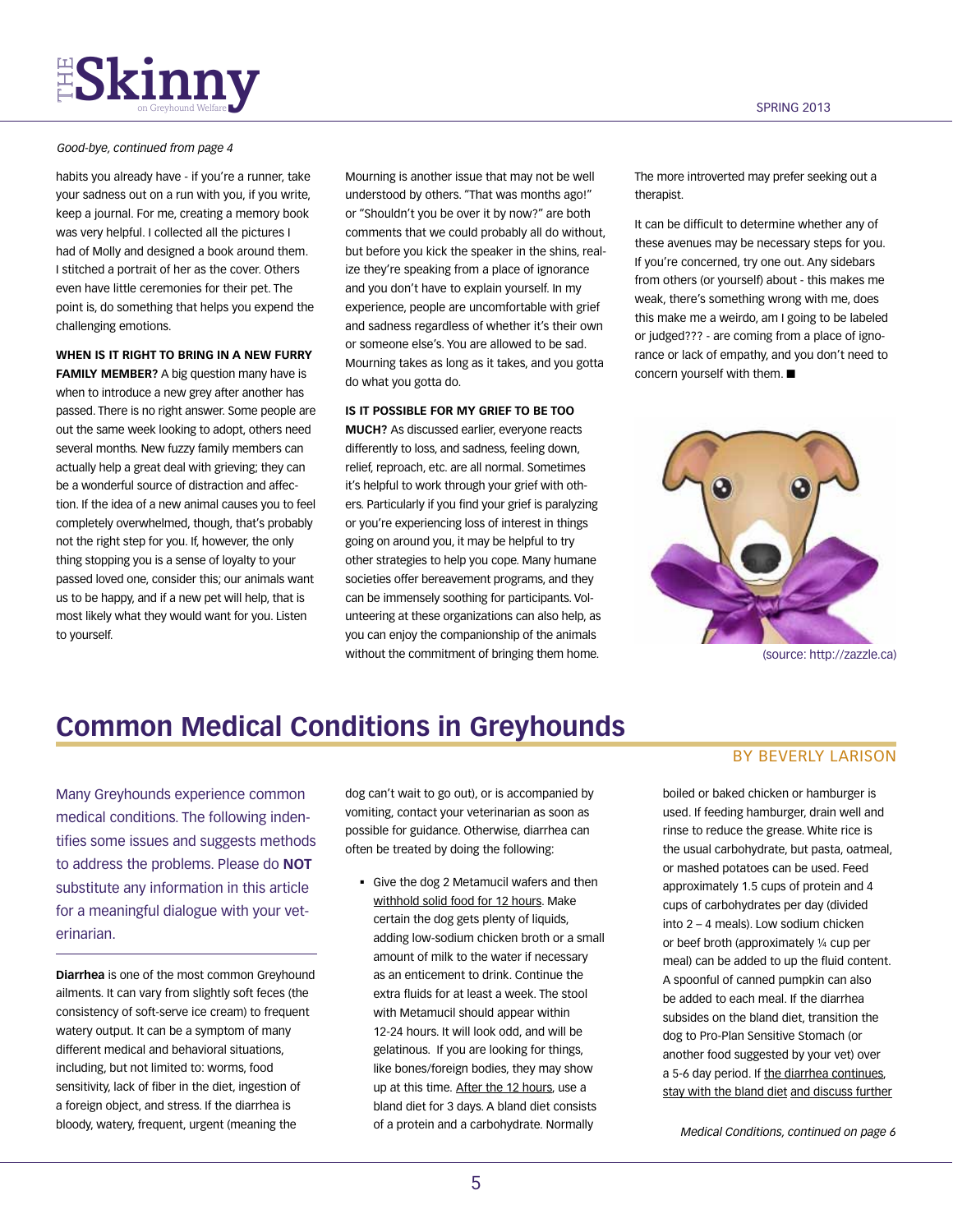## **THE SKINNY**

### *Medical Conditions, continued from page 5*

treatment with your veterinarian.

- It is wise to consult with your veterinarian before your dog experiences diarrhea. He or she may prescribe Flagyl (Metronidazole – available at human pharmacies as an inexpensive generic). If that is the case, try to keep some on hand, along with veterinary instructions in the event acute diarrhea happens in the evenings or on the weekend, when your vet may not be readily available.
- In cases of chronic soft stool in an otherwise healthy dog (not diarrhea), increasing the fiber intake with a sprinkling of Metamucil on food daily may help (about 1 Tbsp). Other good sources of daily fiber include canned pumpkin (1 Tbsp) and canned green beans (about ¼ cup).
- Some dogs do poorly on food that is welltolerated by others. You may need to switch foods multiple times to find the right food for your dog.

**Vomiting:** If the dog is vomiting frequently or cannot keep food or water down, contact your vet as soon as possible to receive further instructions. For a minor case of vomiting, treat as follows:

- Withhold solid food for 12 hours. Make certain the dog gets plenty of liquids. Flavor the water with sodium-free broth or milk if necessary to get the dog to drink. Dehydration can happen suddenly and is serious. Continue the extra fluids throughout the treatment for vomiting. If the dog can't keep liquids down, contact your vet immediately.
- Use the bland diet (listed above) for 3 days.
- If the dog can tolerate solid food, transition to kibble over a 5 – 6 day period.
- If the dog is still having problems after being on the bland diet for 3 days, contact your veterinarian.

**A Urinary Tract Infection (UTI)** can manifest via many different symptoms including:



(image courtesy of http://www.123rf.com)

- The dog may need many more pee breaks than usual.
- The dog may pee in the crate.
- The dog may be drinking more than usual.
- The dog may pee very small amounts during his or her frequent trips outside.
- The dog may leak small amounts of urine.
- The dog's urine is dark, smelly, or has blood in it.

UTIs are painful. There are different causes of a UTI, from diet to water to a pH imbalance in the urine to physical deformity (discussed below) to temperament (if the dog is anxious, he may be too fearful to leave the house for a relief break, therefore holding it longer, resulting in a UTI). Treatment is by antibiotics. You may want to consult with your vet before a UTI to see if you can have an antibiotic on hand to get you through a night or weekend. Most UTIs can be successfully treated this way. However, there are some bacteria that do not respond to common antibiotics. In those cases, or where a UTI may not be the culprit, a vet visit is required to figure out whether or not bacteria is indeed present, and if it is, which bacteria is causing the issue. If bacteria is not present, the condition is being caused by something else, and a different treatment plan will be outlined. For dogs with frequent UTIs, you may consider giving a daily

### cranberry pill, if your vet agrees.

While UTIs are more common in female dogs than in neutered males, it's worth noting that females who have either an inverted vulva or clitoral hypertrophy are particularly susceptible to getting UTIs since the urine can be entrapped. If you have a dog with either of these conditions, you'll need to cleanse the area after urination to prevent urine scald or UTIs. Unscented baby wipes do the trick nicely.

*For more info on urinary tract infections, see: http://www.marvistavet.com/html/urinary\_tract\_ infection.html*

**Behavioral Urination:** Just because the dog is peeing a lot, doesn't necessarily mean he or she has a UTI. Some dogs are non-stop markers (and yes, this includes females), some dogs urinate submissively and if you give them a hard look, they'll "wet themselves" or they may just pee upon greeting you (or anybody). Then, of course, we also have the panic cases who pee when left alone (either without humans or without other dogs around – Separation Anxiety cases). If you're concerned about excessive urination by your dog, do take into account behavioral aspects. Your vet can assist you with resources if you suspect a behavioral issue.

**Skin issues:** If the dog has especially dry skin, fish oil supplements are often helpful. Bathe the dog with a sensitive skin shampoo (oatmeal formulas tend to be soothing). The dog should be brushed daily to stimulate the shedding of dead skin and hair. If the skin is extremely red or there is bleeding, there may be an infection: contact your veterinarian. Many dogs are allergic to fleas, so if you find fleas on your dog, you may see significant inflammation and the dog may chew/scratch constantly. See your vet for an antibiotic for any infection and treat the skin with a medicated shampoo.

**Cuts:** Most cuts will heal if simply washed with warm water and mild soap and dabbed with triple antibiotic (such as Neosporin). EMT gel may be used to help keep the cut together. Any cuts that will not stay closed and where muscle or other tissue is visible beneath the cut (i.e., a complete cut of the skin, not just a superficial cut) should be seen by a vet for sutures, as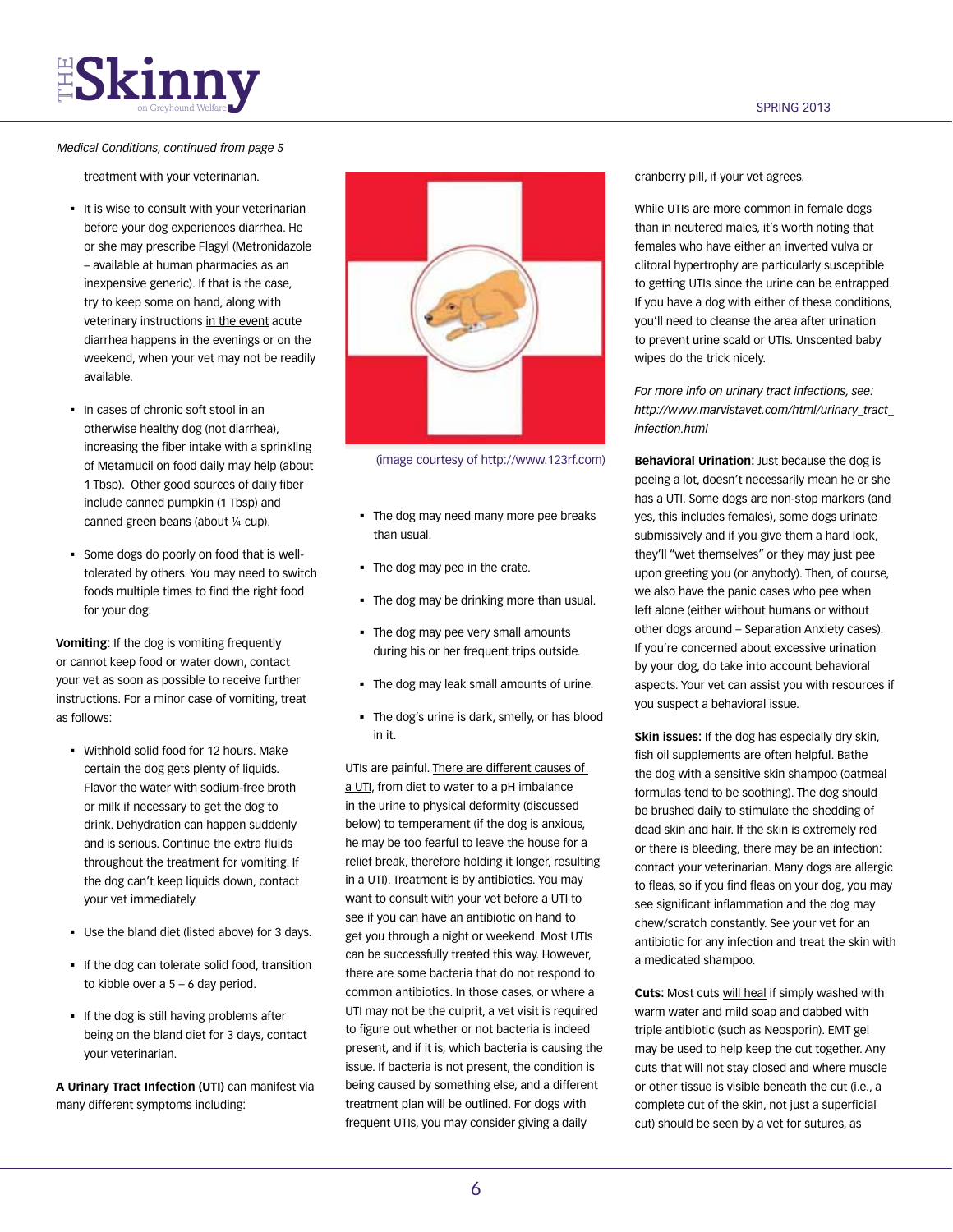# **FSKinny** serveyhound Welfare **y**

### *Medical Conditions, continued from page 6*

should any cut that bleeds excessively.

**Corns** are painful and can present themselves as limping, refusal to put weight on the affected foot, or refusal to walk on hard surfaces. Corns cannot be prevented, but keeping a dog's paw pads from drying or cracking can help lessen their severity. Any thick moisturizer will work for this purpose. The easiest way to moisturize: dampen the paw pads, apply moisturizer, wrap

the feet in Saran Wrap, wait about 15 minutes, and then wash the paws. If the dog tries to pull at the wrap, he or she can be muzzled. Your veterinarian should also be consulted to rule out more serious issues before treating a corn for the first time.

*Here is an informative article about corns (complete with pictures): http://www.grassmereanimal-hospital.com/corns.htm*

Awareness of potential problems, and a plan for treatment can be very effective in lessening the problem and the anxiety that can come from having your beautiful dog suffer. Again, you should discuss potential treatment plans with your vet, before a problem arises. Quick action is usually best.  $\blacksquare$ 

## Greyt Bites

### **Happy Valentine's Day!!**

Love the treats on Valentine's Day? Chances are, your grey will love some, too! Why not ask for a doggie valentine? With these treats, there's no way your pup could say no.

### Homemade Mini Heart Dog Cakes

YIELD: 10 mini cakes ACTIVE TIME: 15 minutes cooking time: 20-30 minutes total time: 45 minutes

### **Ingredients**

- FOR THE CAKE
- 1 cup all-purpose flour 1 teaspoon baking soda
- 1/4 cup peanut butter
- 1 teaspoon vanilla extract
- 2 1/2 tablespoons all-natural honey
- 1/3 cup butter (or 1/4 cup vegetable oil)
- 1/2 cup low-fat buttermilk
- 1 cup shredded carrots

### FOR THE FROSTING

- 8 ounces low-fat cream cheese
- 1 1/2 tablespoons cinnamon
- 1 teaspoon vanilla extract

### **Directions**

Preheat the oven to 350 degrees F. Spray mini heart-cake pan (or mini cupcake pan)

with non-stick cooking spray. Set aside.

Mix the flour and baking soda. Add the peanut butter, vanilla, honey and oil/butter. Stir to combine.

Add the buttermilk, 1/4 cup at a time, stirring between each addition. Stir in carrots.

Spoon the mixture into the prepared pan, filling each to about 3/4 full. Bake for 25 minutes, or until an inserted toothpick comes out clean. Let cool for 5 minutes, then flip the cake pan onto a cooling rack. Let the mini cakes cool completely.

While the cakes are cooking, prepare the frosting. Combine the cream cheese, vanilla and cinnamon in the bowl of a stand mixer



or a large bowl ideal for a hand mixer. Beat until a consistent frosting forms, about 1-2 minutes.

Once the cakes have cooled, frost them. To add a little extra pizazz, melt 1/2 cup peanut butter over medium heat on the stove or in the microwave. Take a spoon, dip in the melted peanut butter, then drizzle over top the frosted cakes using a back and forth motion to create pretty zigzags.

*Adapted from SheKnows Pets and Animals http://www.sheknows.com/pets-andanimals/articles/947199/homemade-heartshaped-mini-dog-cakes*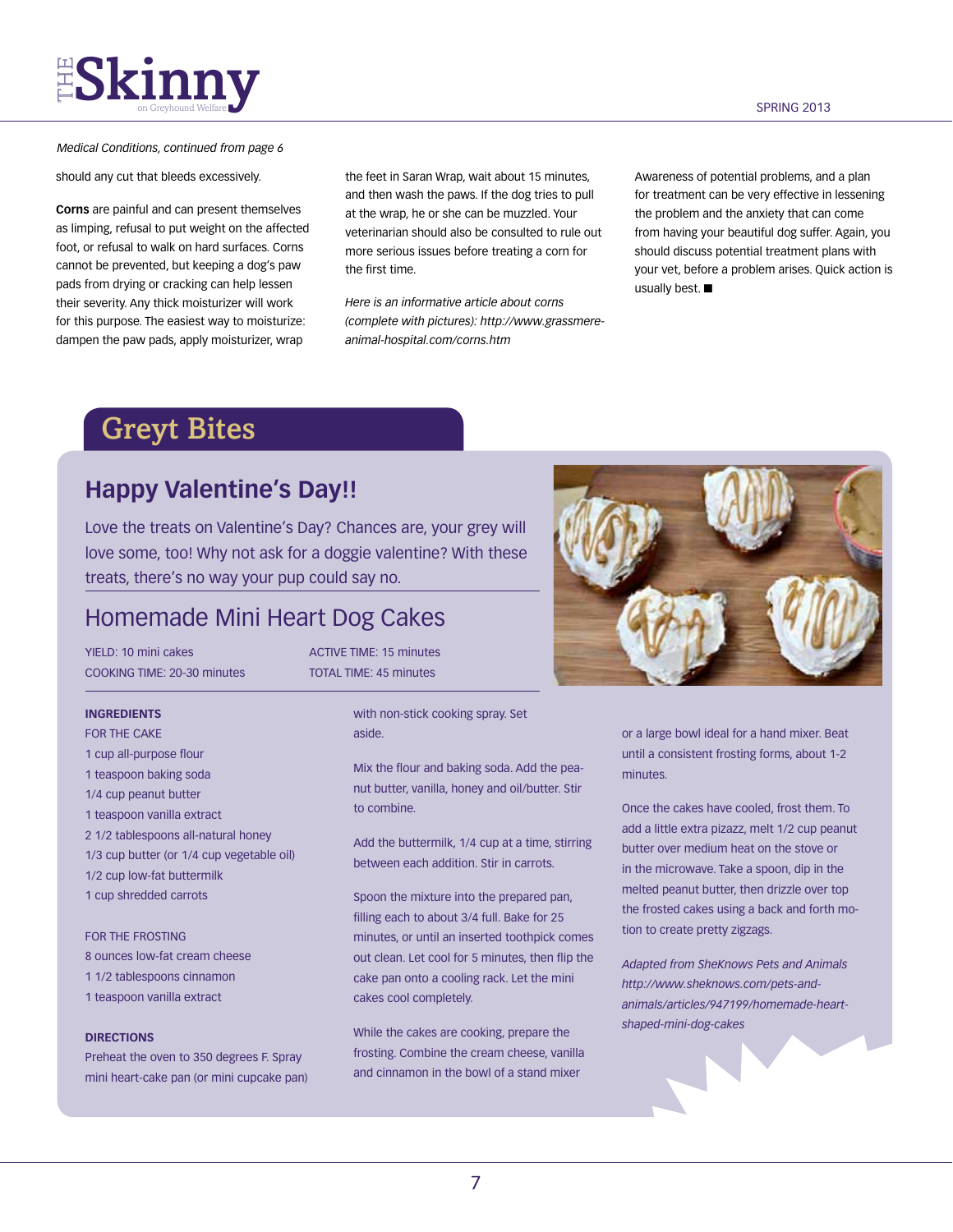

## **Pete the City Dog**

It's a strange life out here, off the track. Sure, I've been retired for two years and living in human houses for almost as long, but I'm still getting used to this concept that animals that don't look quite like me are just fine to get to know.

Let me start by telling you that my human and I live in a really giant kennel. We have a nice big crate covered in carpet and my human has sprinkled the floor with my beds. I added to this by sprinkling my toys and treats all over the place, so I don't have to go far to find something tasty to chew on. I've even trained my human to collect my toys and treats and put them in one place. Or, if she's being particularly obedient, she'll even bring them to me when I'm lounging.

My only complaint about my kennel is that there is this strange room with a slippery tile floor that my human goes in several times a day. I don't follow her in there often, except when I really, really, need her to attend to me. One of these days, I'm going to call the ASPCA about the few times she's dragged me in there. Just because my human likes to soak herself in water doesn't mean I have to. It's inhumane. A little mud never killed anyone.

The Great Kennel is full of animals that smell somewhat like my greyhound brethren. My human calls them "dogs" and sometimes calls me a "dog," too, but I fail to understand why some of them are the same as me. My human says that I am a breedist, but my vocabulary isn't that big. If I go along with this outrageous categorization, I'm pretty sure that there is a hierarchy to dogs-- 1) Fur length, 2) size, and 3) jumpy factor. I'm at the top, along with my two nieces, who live in the Great Kennel

Take for example, the Samoyed who lives in our Great Kennel. She has more energy than a greyhound puppy and jumps all over me, but her human carries around delicious treats. The treat-giving human attached to her leash seems excited with everything I do. The human squeals

something at me when I put my ears up and then gives me a different tasty treat from her pocket every time. I've gotten up to five in a two-minute period from this human. So I ignore being jumped upon by the Fluffy One. It feels so strange whenever she jumps on me. She doesn't weigh as much as you would think, and I can feel her coming for a few inches before her weight hits me.

Don't get me too wrong: I have made non-greyhound friends. I like the beagles, the calm dachshund who has a better wardrobe than me, the old mutt named Spaghetti who actually hated the stuff, the Wiemariener down the hall, the old Maltese (They say he's 17, so he just says hello and goes on his way), and even the Kaishund,

### By pete "flying kmart" fray (Kerry Fray)

who is just as fluffy as the Samoyed but calm like me. We play by lying around on opposite sides of the crate while our humans talk. It's perfect.

Sometimes I even think I want a maltipoo puppy of my very own, because they're so fun to play with! Even if I have accidentally stepped on the neighbor while tumbling with him... But then I realize that I love having my human all to myself. I don't like to share her. So I'll just suck up the slippery room and the attention she gives the neighbor dogs, because when we're in our crate, it's all about me.  $\blacksquare$ 



(source: www.cafepress.com)